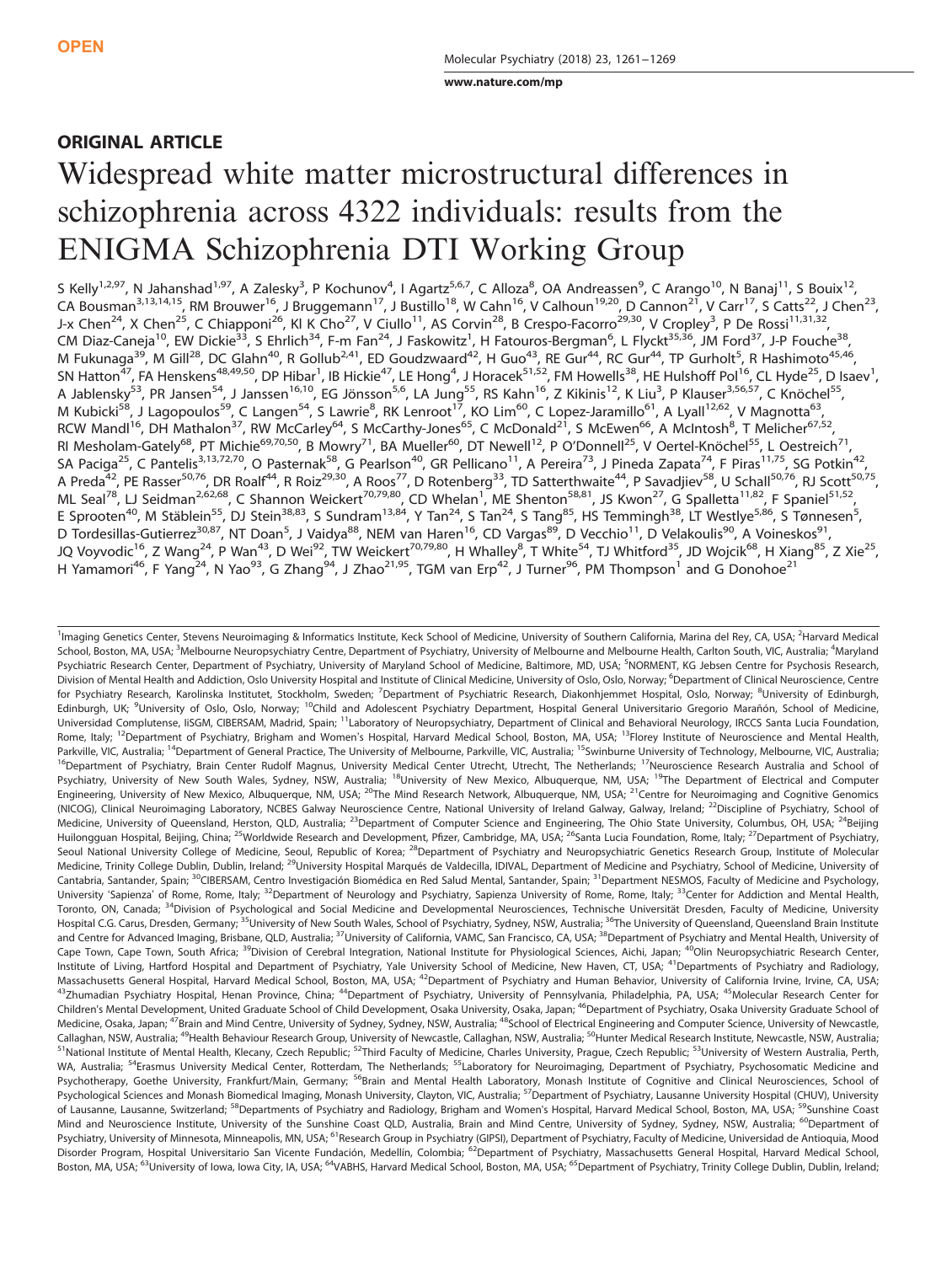The regional distribution of white matter (WM) abnormalities in schizophrenia remains poorly understood, and reported disease effects on the brain vary widely between studies. In an effort to identify commonalities across studies, we perform what we believe is the first ever large-scale coordinated study of WM microstructural differences in schizophrenia. Our analysis consisted of 2359 healthy controls and 1963 schizophrenia patients from 29 independent international studies; we harmonized the processing and statistical analyses of diffusion tensor imaging (DTI) data across sites and meta-analyzed effects across studies. Significant reductions in fractional anisotropy (FA) in schizophrenia patients were widespread, and detected in 20 of 25 regions of interest within a WM skeleton representing all major WM fasciculi. Effect sizes varied by region, peaking at  $(d = 0.42)$  for the entire WM skeleton, driven more by peripheral areas as opposed to the core WM where regions of interest were defined. The anterior corona radiata ( $d = 0.40$ ) and corpus callosum ( $d = 0.39$ ), specifically its body ( $d = 0.39$ ) and genu ( $d = 0.37$ ), showed greatest effects. Significant decreases, to lesser degrees, were observed in almost all regions analyzed. Larger effect sizes were observed for FA than diffusivity measures; significantly higher mean and radial diffusivity was observed for schizophrenia patients compared with controls. No significant effects of age at onset of schizophrenia or medication dosage were detected. As the largest coordinated analysis of WM differences in a psychiatric disorder to date, the present study provides a robust profile of widespread WM abnormalities in schizophrenia patients worldwide. Interactive three-dimensional visualization of the results is available at<www.enigma-viewer.org>.

Molecular Psychiatry (2018) 23, 1261–1269; doi[:10.1038/mp.2017.170](http://dx.doi.org/10.1038/mp.2017.170); published online 17 October 2017

## INTRODUCTION

Schizophrenia, a debilitating psychiatric disorder with a considerable societal burden, has been a major focus of neuroimaging studies for decades, yet its neurobiology remains only partially understood.<sup>[1](#page-7-0)</sup> Cumulative evidence has led to a dysconnectivity hypothesis—that schizophrenia may involve abnormal or inefficient communication between functional brain regions, $2$  and disturbances in the u[nde](#page-7-0)rlying pattern of white matter (WM) structural organization. $3-5$  Genetic and histopathological studies reveal oligodendrocyte and myelin abnormalities in schizophrenia.<sup>[4](#page-7-0),[6](#page-7-0),[7](#page-7-0)</sup> Furthermore, WM genetic variants have been found to overlap with genes associated with liability for schizophrenia.<sup>[8](#page-7-0)</sup> However, consistent alterations in WM microstructure have been difficult to identify. Diffusion tensor imaging (DTI) allows for the in vivo study of WM microstructural properties that cannot be made with standard magnetic resonance imaging alone. DTI has revealed WM changes beyond volumetric differences in unmedicated, first-episode and chronically affected subscribed in dimensioned, more episode and cindificantly ariected<br>schizophrenia patients,<sup>[9](#page-7-0),[10](#page-7-0)</sup> but the anatomical scope and strength of these effects varies widely across studies.<sup>1</sup>

WM disruptions in DTI studies of schizophrenia patients are commonly identified, with significantly lower fractional anisotropy (FA) in patients compared with controls. Generally, findings have implicated prefrontal and temporal lobes, $5,12,13$  $5,12,13$  $5,12,13$  and the fiber tracts connecting these regions.<sup>[14](#page-7-0)</sup> Abnormalities have been linked to cognitive deficits and symptoms in schizophrenia, including memory impairment and auditory hallucinations.<sup>[13](#page-7-0),[15](#page-7-0)</sup> However, the considerable heterogeneity in both the effect sizes and the regional distribution of FA reduction reported across studies have limited the conclusions drawn to date. In a review by Kanaan et al.,<sup>[3](#page-7-0)</sup> all studies included reported altered FA in schizophrenia patients, but the specific regions implicated were highly equivocal: each region implicated had a roughly equal chance of being identified versus not in a given study. It also remains unclear whether WM abnormalities are localized to specific tracts or distributed throughout the brain, and whether specific networks are differentially disrupted.<sup>[11](#page-7-0),[16](#page-7-0)</sup>

Sources of heterogeneity between studies may be attributed to imaging protocols, scanner differences, differences in patients' ages at time of scanning, age at illness onset, duration of illness, symptom severity, medications and other variations in demographic and socioeconomic factors. Study samples also vary in size that alone may have a significant effect on the reported findings.<sup>[17](#page-8-0)</sup> These factors may modulate the degree of WM abnormalities detectable with DTI.<sup>[10](#page-7-0)</sup>

To address the variations in methods, and boost statistical power, the Schizophrenia Working Group of the Enhancing

<sup>97</sup>These two authors contributed equally to this work.

Received 17 October 2016; revised 2 May 2017; accepted 7 June 2017; published online 17 October 2017

1262

<sup>&</sup>lt;sup>66</sup>Department of Psychiatry and Biobehavioral Sciences, University of California, Los Angeles, Los Angeles, CA, USA; <sup>67</sup>The University of Texas Health Science Center at Houston, Houston, TX, USA;<sup>68</sup>Harvard Medical School and Massachusetts Mental Health Center Public Psychiatry Division of the Beth Israel Deaconess, Medical Center, Boston, MA, USA; <sup>69</sup>The University of Newcastle, Newcastle, NSW, Australia; <sup>70</sup>Schizophrenia Research Institute, Sydney, NSW, Australia; <sup>71</sup>Queensland Brain Institute, The University of Queensland, Brisbane, QLD, Australia and Queensland Centre for Mental Health Research, Brisbane and Queensland Centre for Mental Health Research, Brisbane, QLD, Australia; <sup>72</sup>Centre for Neural Engineering (CfNE), Department of Electrical and Electronic Engineering, University of Melbourne, Parkville, VIC, Australia; <sup>73</sup>The Florey Institute of Neuroscience and Mental Health, University of Melbourne, Melbourne, VIC, Australia; <sup>74</sup>Instituto de Alta Tecnología Médica, Medellín, Colombia; <sup>75</sup>School of Biomedical Sciences, Faculty of Health, the University of Newcastle, Callaghan, NSW, Australia; <sup>76</sup>Priority Centre for Brain and Mental Health Research, The University of Newcastle, Newcastle, NSW, Australia; <sup>77</sup>SU/UCT MRC Unit on Anxiety and Stress Disorders, Department of Psychiatry, Stellenbosch University, Stellenbosch, South Africa; 78Murdoch Childrens Research Institute, The Royal Children's Hospital, Parkville, VIC, Australia; <sup>79</sup>Neuroscience Research Australia, Sydney, NSW, Australia; <sup>80</sup>School of Psychiatry, University of New South Wales, Sydney, NSW, Australia; <sup>81</sup>VA Boston Healthcare System, Boston, MA, USA; <sup>82</sup>Division of Neuropsychiatry, Menninger Department of Psychiatry and Behavioral Sciences, Baylor College of Medicine, Houston, TX, USA; <sup>83</sup>Department of Psychiatry and MRC Unit on Anxiety and Stress Disorders, University of Cape Town, Cape Town, South Africa; <sup>84</sup>Department of Psychiatry, School of Clinical Sciences, Monash University and Monash Health, Clayton, VIC, Australia; <sup>85</sup>Chongqing Three Gorges Central Hospital, Chongqing, China; <sup>86</sup>Department of Psychology, University of Oslo, Oslo, Norway; <sup>87</sup>Neuroimaging Unit, Technological Facilities, Valdecilla Biomedical Research Institute IDIVAL, Santander, Spain; <sup>88</sup>Department of Psychiatry, University of Iowa, Iowa City, IA, USA; <sup>89</sup>Research Group in Psychiatry (GIPSI), Department of Psychiatry, Faculty of Medicine, Universidad de Antioquia, Medellín, Colombia; <sup>90</sup>Neuropsychiatry Unit, Royal Melbourne Hospital, Parkville, VIC, Australia; <sup>91</sup>Kimel Family Translational Imaging-Genetics Research Laboratory, Campbell Family Mental Health Research Institute, CAMH Department of Psychiatry, University of Toronto, Toronto, ON, Canada; <sup>92</sup>Luoyang Fifth People's Hospital, Henan Province, China; <sup>93</sup>Department of Psychiatry, Yale University School of Medicine, New Haven, CT, USA; <sup>94</sup>Department of Computer Science and Electrical Engineering, University of Maryland, Baltimore, MD, USA; <sup>95</sup>School of Psychology, Shaanxi Normal University and Key Laboratory for Behavior and Cognitive Neuroscience of Shaanxi Province, Xi'an, Shaanxi, China and <sup>96</sup>Psychology Department & Neuroscience Institute, Georgia State University, Atlanta, GA, USA. Correspondence: Dr S Kelly, Imaging Genetics Center, Keck School of Medicine, University of Southern California, Marina del Rey, CA 90292, USA. E-mail: [kellys37@tcd.ie](mailto:kellys37@tcd.ie)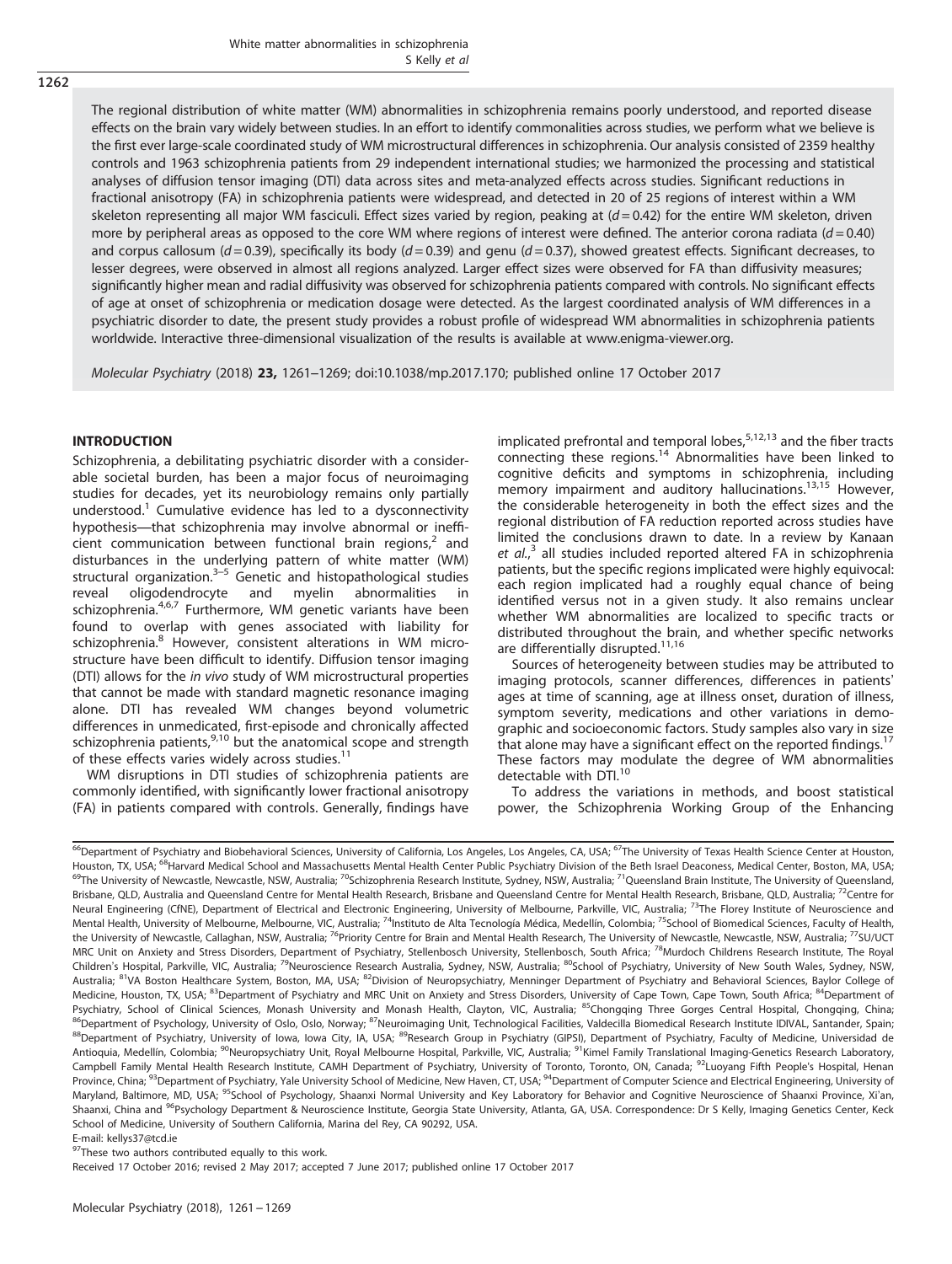Neuroimaging Genetics through Meta-Analysis consortium (ENIGMA-Schizophrenia) initiated the first worldwide initiative to pool effect sizes from a harmonized, coordinated DTI analysis. Our primary goal was to identify WM microstructural measures derived from DTI with the most robust disease effects. Focusing on FA, and further exploring DTI-derived diffusivity measures of both wholebrain and atlas-defined WM regions of interest (ROIs), we coordinated a large-scale meta-analysis using the established ENIGMA-DTI protocol to harmonize the processing of diffusion data from [multip](#page-8-0)le sites [\(http://enigma.usc.edu/ongoing/dti-work](http://enigma.usc.edu/ongoing/dti-working-group/) [ing-group/](http://enigma.usc.edu/ongoing/dti-working-group/)).18–<sup>20</sup> These analytic techniques enable a coordinated meta-analysis of independent samples worldwide with an effort to remove biases in pooling, in contrast to retrospective metaanalyses based on published findings.

We set out to identify consistent and robust WM differences between individuals with schizophrenia and healthy controls in an unprecedented sample of 4322 individuals scanned across 29 cohorts from Australia, Asia, Europe, South Africa and North America. We hypothesized moderate effect sizes across the brain, based on previous volumetric findings; $^{21}$  $^{21}$  $^{21}$  yet we aimed to order regions according to consistency and magnitude of effect size, thereby regionally identifying WM that is most severely disrupted in schizophrenia. We aimed to also determine whether diseaserelated factors (including duration of illness, age at onset of schizophrenia, antipsychotic medication, smoking and severity of positive and negative symptoms) are also associated with differences in WM microstructure.

# MATERIALS AND METHODS

## Study samples

The ENIGMA-Schizophrenia DTI working group currently comprises 29 cohorts from 14 countries totaling 2359 healthy controls and 1963 individuals with schizophrenia (see Supplementary Figure 1).

The mean age across samples was 36.14 years for controls (range: 18– 86) and 36.22 years for patients (range: 18–77). Samples of controls and patients were ∼ 53.4% and 67% males respectively, but effects of sex were also modeled. The mean age at onset and duration of illness across the patient groups were 23 and 14 years, respectively. The mean total Positive and Negative Syndrome Scale (PANSS) and Scale for the Assessment of Positive and Negative Symptoms (SANS and SAPS) across the samples were 55.90, 16.72 and 13.70, respectively. For samples that recorded current antipsychotic type and dose, the fraction of patients on secondgeneration antipsychotics (atypical) was 71%, first generation (typical) was 6%, both 10% and neither 13%. As in van Erp et al.,<sup>[21](#page-8-0)</sup> chlorpromazine (CPZ) equivalents were computed using methods previously described in Woods (2005; [http://www.scottwilliamwoods.com/](http://www.scottwilliamwoods.com/files/Equivtext.doc)files/Equivtext.doc). The mean CPZ dose equivalent across the samples was 371.23. Supplementary Tables 2 and 3 summarize key clinical and demographic information. Each study sample had been assessed with participants' written informed consent approved by local institutional review boards. Individuals with bad-quality diffusion images were excluded from the analysis.

#### Imaging acquisition and processing

Details of study type, scanner and acquisition parameters for each of the 29 sites are provided in Supplementary Table 1. Preprocessing, including eddy current correction, echo-planar imaging-induced distortion correction and tensor fitting, was carried out at each site. Recommended protocols and procedures as well as quality control pipelines are available as part of the ENIGMA-DTI webpage and NITRC (Neuroimaging Informatics Tools and Resources Clearinghouse). Harmonization of preprocessing schemes was not enforced across sites to allow individual sites to use existing pipelines that may be more appropriate for their data acquisition. Once tensors were estimated, harmonized image analysis of DTI measure of FA was conducted at each site using the ENIGMA-DTI protocol (see Supplementary Note 1). As part of a secondary analysis, mean diffusivity (MD), axial diffusivity (AD) and radial diffusivity (RD) images were also derived. The present analysis combined ROIs across both hemispheres to avoid any potential issues of left/right flipping. Lateralized results are reported in Supplementary Table 4 and Supplementary Note 5 but should be interpreted with caution.

#### Statistical analysis

Per-site analysis. We evaluated FA, and available MD, AD and RD differences between schizophrenia cases and healthy controls by calculating Cohen's d effect size estimates for diagnosis of schizophrenia in each of the 25 ROIs listed in [Table 1](#page-3-0).

To tease apart regional WM effects from global differences, post hoc analyses were carried out to covary for the effects of global FA measures across the entire skeleton, including average FA across the full skeleton, the central, or 'core' FA comprising the average of all voxels in the JHU (Johns Hopkins University) ROIs, and the peripheral regions defined as everything besides the core (non-JHU) in the full skeleton analyzed (see Supplementary Note 2 for calculations of core and periphery FA).

Cohen's d effect sizes were also calculated for differences in FA between patients on atypical antipsychotics, typical antipsychotics, both and unmedicated. Differences in FA were assessed between subgroups of patients who were smokers versus nonsmokers. Multiple linear regressions were performed to examine the effects of age at onset, duration of illness, CPZ scores, PANSS total, positive and negative scores and SAPS and SANS total scores. Age, sex, age-by-sex interaction and quadratic covariates of age<sup>2</sup> and age<sup>2-</sup>by-sex interaction were modeled as linear and nonlinear age and sex interactions have been reported for FA.<sup>22</sup> As age and duration of illness are collinear, we also examined duration of illness in years without covarying for age, as well as duration expressed as the percent of a person's lifetime they had been ill. Interaction effects, including diagnosis by sex and diagnosis by age, were also calculated. A minimum of 10 subjects per group was used as the cutoff for inclusion in the statistical analyses. An independent t-test between s.d. measures for average FA between patients (s.d.  $= 0.0176$ ) and controls (s.d.  $= 0.0194$ ) revealed no significant difference in variance between the groups ( $P > 0.0.5$ ).

#### Code availability

All analyses were conducted using generalizable scripts available on the ENIGMA-GitHub [https://github.com/ENIGMA-git/ENIGMA/tree/master/](https://github.com/ENIGMA-git/ENIGMA/tree/master/WorkingGroups/EffectSize_and_GLM) [WorkingGroups/EffectSize\\_and\\_GLM.](https://github.com/ENIGMA-git/ENIGMA/tree/master/WorkingGroups/EffectSize_and_GLM) Individual sites downloaded a single set of R scripts and specified the set of regressions that were customized for the current ENIGMA-Schizophrenia DTI analysis, publicly available on a set of Google Spreadsheet configuration files. Standardized regression outputs were then uploaded to a central server for meta-analysis.

#### Meta-analysis

As in prior ENIGMA disease working group meta-analyses,<sup>[21,23](#page-8-0)-25</sup> a random-effects inverse-variance weighted meta-analysis was conducted at a central coordinating site (the University of Southern California Imaging Genetics Center) in R (metafor package, version 1.99–118 [http://www.](http://www.metafor-project.org/) [metafor-project.org/](http://www.metafor-project.org/)) to combine individual site effect sizes (See Supplementary Note 3). Heterogeneity scores  $(l^2)$  for each test were also computed, indicating the percent of the total variance in effect size explained by heterogeneity of the effects alone. Lower values of  $I^2$  indicate lower variance in the effect size estimates across studies.

Effect sizes are reported as overall Cohen's d values for case/control effects and Z-scores for quantitative effects from linear regressions. To control the reporting of false positives from multiple tests across the ROIs, for our primary analysis of FA differences in cases as compared with controls, effects were declared to be significant if they survived the Bonferroni correction threshold of 0.05/25 = 0.002.

# RESULTS

#### FA differences between schizophrenia patients and controls

Of the 25 regions, 20 showed significantly lower FA in patients. Based on previous meta-analysis<sup>[5](#page-7-0)</sup> we hypothesized that WM tracts interconnecting the frontal lobe, thalamus, cingulate gyrus and regions of the temporal lobe would be most severely affected. The largest effect size was observed for lower average FA (across the whole-brain WM skeleton) in schizophrenia patients, followed by the anterior corona radiata (ACR), the whole corpus callosum (CC), body of the CC and the genu of the CC (GCC). Significant patient reductions were also found in a further 15 ROIs (see [Figure 1](#page-4-0), [Table 1](#page-3-0) and Supplementary Figure 5).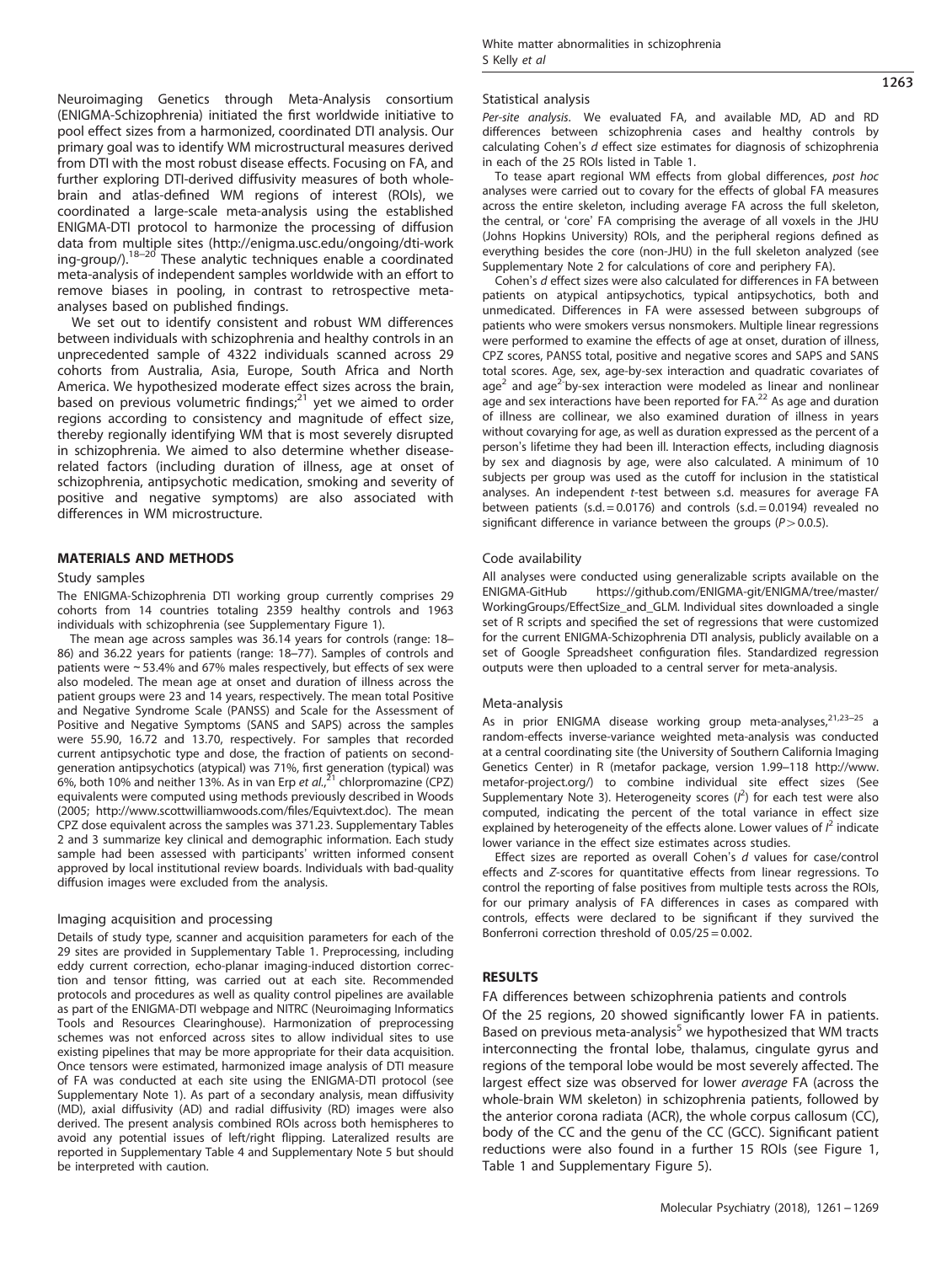<span id="page-3-0"></span>1264

**Table 1.** Cohen's d values, their s.e., P-values and  $I^2$  (heterogeneity) values after meta-analysis for EA differences between schizophrenia values after meta-analysis for FA differences between schizophrenia patients and healthy controls

| <b>ROI</b>  | Cohen's d | s.e.  | P-value                | $1^2$ | N voxels |
|-------------|-----------|-------|------------------------|-------|----------|
| Average FA  | $-0.42$   | 0.042 | $4.5 \times 10^{-24}$  | 34.65 | 112889   |
| <b>ACR</b>  | $-0.40$   | 0.045 | $9.19 \times 10^{-19}$ | 43.83 | 3129     |
| CC          | $-0.40$   | 0.045 | $8.36 \times 10^{-19}$ | 42.51 | 7318     |
| <b>BCC</b>  | $-0.39$   | 0.045 | $2.51 \times 10^{-18}$ | 43.24 | 3173     |
| GCC         | $-0.37$   | 0.042 | $1.24 \times 10^{-18}$ | 35.22 | 1834     |
| <b>ALIC</b> | $-0.37$   | 0.046 | $2.27 \times 10^{-15}$ | 46.30 | 1510     |
| <b>CR</b>   | $-0.33$   | 0.040 | $3.16 \times 10^{-17}$ | 27.89 | 7344     |
| <b>FXST</b> | $-0.32$   | 0.042 | $8.28 \times 10^{-14}$ | 36.39 | 706      |
| <b>FX</b>   | $-0.31$   | 0.045 | $6.76 \times 10^{-12}$ | 43.25 | 222      |
| <b>PTR</b>  | $-0.31$   | 0.035 | $1.99 \times 10^{-18}$ | 11.78 | 1987     |
| SS          | $-0.30$   | 0.040 | $4.91 \times 10^{-14}$ | 30.34 | 1294     |
| <b>SFO</b>  | $-0.29$   | 0.054 | $3.96 \times 10^{-8}$  | 59.68 | 193      |
| CGC         | $-0.27$   | 0.045 | $2.95 \times 10^{-9}$  | 42.87 | 594      |
| <b>PCR</b>  | $-0.25$   | 0.036 | $2.39 \times 10^{-12}$ | 15.76 | 1437     |
| <b>SCC</b>  | $-0.22$   | 0.048 | $4.39 \times 10^{-6}$  | 50.94 | 2311     |
| <b>SLF</b>  | $-0.22$   | 0.040 | $5.61 \times 10^{-8}$  | 29.17 | 3503     |
| EC          | $-0.21$   | 0.040 | $1.41 \times 10^{-7}$  | 31.01 | 2896     |
| IC          | $-0.18$   | 0.042 | $1.80 \times 10^{-5}$  | 36.25 | 4781     |
| <b>UNC</b>  | $-0.16$   | 0.033 | $8.78 \times 10^{-6}$  | 4.18  | 125      |
| <b>SCR</b>  | $-0.15$   | 0.034 | $6.91 \times 10^{-6}$  | 7.84  | 2778     |
| <b>RLIC</b> | $-0.13$   | 0.041 | 0.0021                 | 33.10 | 1496     |
| <b>IFO</b>  | $-0.11$   | 0.038 | 0.0035                 | 22.70 | 88       |
| <b>CGH</b>  | $-0.11$   | 0.041 | 0.0082                 | 33.73 | 524      |
| <b>CST</b>  | $-0.04$   | 0.038 | 0.24                   | 24.20 | 167      |
| PLIC        | 0.04      | 0.046 | 0.37                   | 46.20 | 1775     |

Abbreviations: ACR, anterior corona radiata; ALIC, anterior limb of internal capsule; BCC, body of corpus callosum; CC, corpus callosum; CGC, cingulum; CGH, cingulum (hippocampal portion); CR, corona radiata; CST, corticospinal tract; EC, external capsule; FA, fractional anisotropy; FX, fornix; FXST, fornix stria terminalis; GCC, genu of corpus callosum; IC, internal capsule; IFO, inferior fronto occipital fasciculus; PCR, posterior corona radiata; PLIC, posterior limb of internal capsule; PTR, posterior thalamic radiation; RLIC, retrolenticular part of IC; ROI, region of interest; SCC, splenium of corpus callosum; SCR, superior corona radiata; SFO, superior fronto-occipital fasciculus; SLF, superior longitudinal fasciculus; SS, sagittal stratum; UNC, uncinate.

# MD and RD differences between schizophrenia patients and healthy controls

A secondary analysis was carried out using established measures of WM diffusivity (MD, AD and RD) for all 29 cohorts. Patients had significantly higher MD across 17 ROIs and significantly higher RD across 21 ROIs. Effects observed were larger and more widespread for RD. Finally, patients had significantly higher AD in the fornix in comparison with healthy controls [\(Figure 2,](#page-5-0) Supplementary Figures 6).

# Sex differences

To examine differences between males and females in relation to diagnosis, sex-by-diagnosis interactions were conducted. Although we did not detect a significant interaction effect, we observed significant differences in effect size when analyzing males and females separately, with females showing significantly larger effects for decreased FA (t =  $-10.83$ ,  $P = 0.001$ ) in comparison with males, as seen through a paired t-test. See Supplementary Figures 10 and 11 and Supplementary Note 6.

# Controlling for average, core and peripheral FA

To tease apart regional WM effects from the global differences, a post hoc analysis was conducted in individual tract ROIs (as previously performed) but additionally covarying for (1) average FA across the entire skeleton (the average FA contains both core and periphery voxels), (2) average FA within the core of the skeleton only, within which ROIs are defined as part of the JHU atlas or (3) the average FA within the periphery of the skeleton only—areas on the skeleton not included in the ROIs of the JHU atlas (non-JHU).

Covarying for average FA, there is significantly increased FA in the posterior limb of internal capsule (PLIC) only ( $P < 0.002$ ). After covarying for core FA, there is significantly decreased average FA, body of corpus callosum, fornix, CC and anterior limb of internal capsule (ALIC), as well as increased FA in the PLIC ( $P < 0.002$ ). Finally, after covarying for periphery FA, no effects remain significant after multiple comparison correction ( $P < 0.05$ ), suggesting the effects are being driven by the peripheral WM regions and no individual ROI in the core of the WM goes significantly above and beyond those effects. See Supplementary Figures 2.

# Association of clinical traits with FA

Age by diagnosis. To examine differences in the effects of age on FA between patients and controls, we performed age-by-diagnosis interaction tests for each ROI. A significant age-by-diagnosis interaction was observed in the ACR  $(β = 0.00037, P = 0.0001)$ and across the average FA skeleton  $(\beta = -0.00018, P = 0.0003)$ , with patients showing accelerated FA reductions with age (see Supplementary Figure 12).

# Duration of illness and age at onset

To investigate whether WM microstructure may change with illness duration, reflecting a progressive disease process, we conducted correlations between duration of illness and FA for patients across all ROIs. We found a significant inverse association between FA and duration of illness in years for 10 of the 25 ROIs (see [Table 2\)](#page-5-0), without age included in the regression model  $(N = 1178, 20$  sites). When covarying for age, the relationship between duration of illness and FA is nonsignificant. No significant association between FA and duration of illness expressed as a percentage was observed. Similarly, no significant associations between FA and age at onset of schizophrenia were observed  $(N = 1161, 20$  cohorts).

# Symptom severity

To investigate whether WM changes were associated with positive and negative symptom severity in schizophrenia, we conducted correlations between symptom severity scores—as measured by PANSS positive, PANSS negative, SAPS and SANS—and FA across all ROIs. Trending negative correlations were observed between SANS total scores ( $N = 433$ , 9 cohorts) and FA of the ALIC, CC, cingulum, IC and posterior thalamic radiation, as well as between SAPS total scores ( $N = 406$ , 9 cohorts) and FA of the CC and GCG, but the effects did not survive correction for multiple comparisons. Trending negative associations were also observed between PANSS negative  $(N = 674, 10 \text{ cohorts})$  scores in the ALIC, IFO, posterior thalamic radiation and SCC and PANSS total scores  $(N = 695, 10$  cohorts) in the ALIC, CC, SCC and SCR. Similarly, these effects did not survive correction for multiple comparisons (see Supplementary Tables 5 and 6).

# Medication and smoking

To assess the potential impact of antipsychotic medication on WM changes in schizophrenia, we carried out correlations between CPZ equivalent scores (Woods, 2005, [http://www.scottwilliam](http://www.scottwilliamwoods.com/files/Equivtext.doc) woods.com/fi[les/Equivtext.doc\)](http://www.scottwilliamwoods.com/files/Equivtext.doc) and FA. No significant associations between FA and CPZ scores were detected  $(N = 627, 10 \text{ cohorts}).$ The current study was underpowered to compare patients based on their atypical or typical antipsychotic use in a multisite framework and therefore we decided to omit this from the analysis. Using a cutoff of  $N = 10$  per group, only 31 patients from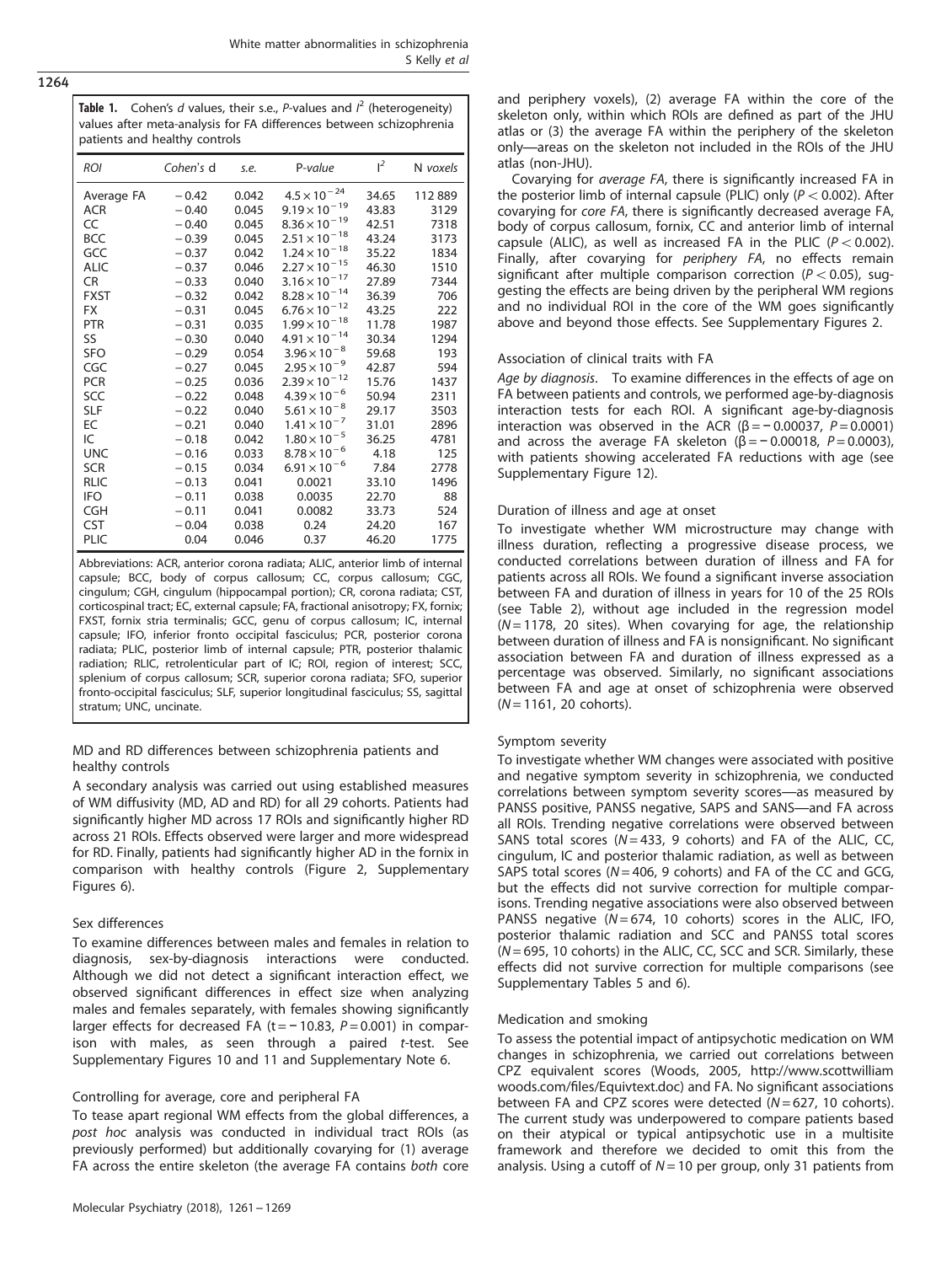White matter abnormalities in schizophrenia S Kelly et al

<span id="page-4-0"></span>

Figure 1. (a) Fractional anisotropy (FA) differences between schizophrenia patients and healthy controls for 25 white matter (WM) regions representing major fasciculi. Gradient bar indicates Cohen's d effect sizes after meta-analysis. (b) Cohen's d effect sizes after meta-analysis, sorted in increasing magnitude of Cohen's d effect sizes across 29 cohorts for FA differences in schizophrenia patients (N= 1963) versus healthy controls (N=2359), after including age, sex, age × sex, age<sup>2</sup> and age<sup>2</sup> × sex as covariates. Error bars represent 95% confidence intervals. Significant regions after adjusting for multiple regions tested ( $\bar{P}$  < 0.05/25 = 0.002) are highlighted in orange. (c) Forest plot of effect sizes for 29 cohorts. Interactive three-dimensional (3D) visualization of the results is available at<www.enigma-viewer.org>.

two cohorts were taking both typical and atypical medication, 27 patients from 2 cohorts were taking typical antipsychotics only and 68 patients from 4 cohorts were unmedicated. The majority of patients  $(N=486$  across 10 cohorts) were taking atypical antipsychotics. Finally, to investigate the effects of nicotine intake on WM in schizophrenia, we examined differences between smokers and nonsmokers in the patient group. No significant differences in FA between smokers and nonsmokers in the patient group were observed. There were 248 nonsmoker patients and 260 smoker patients across 6 cohorts.

#### **DISCUSSION**

In the largest coordinated meta-analysis to date—evaluating DTI data from 1963 individuals with schizophrenia and 2359 healthy participants—we found a highly consistent pattern of affected WM in cohorts recruited around the world. FA was lower for patients globally across the whole-brain WM skeleton and significantly detected in 19 out of 24 tract-based ROIs, including the CC (specifically body and genu), the CR (anterior, posterior and superior), ALIC, fornix, posterior thalamic radiation, superior fronto-occipital fasciculus, sagittal stratum, cingulum, superior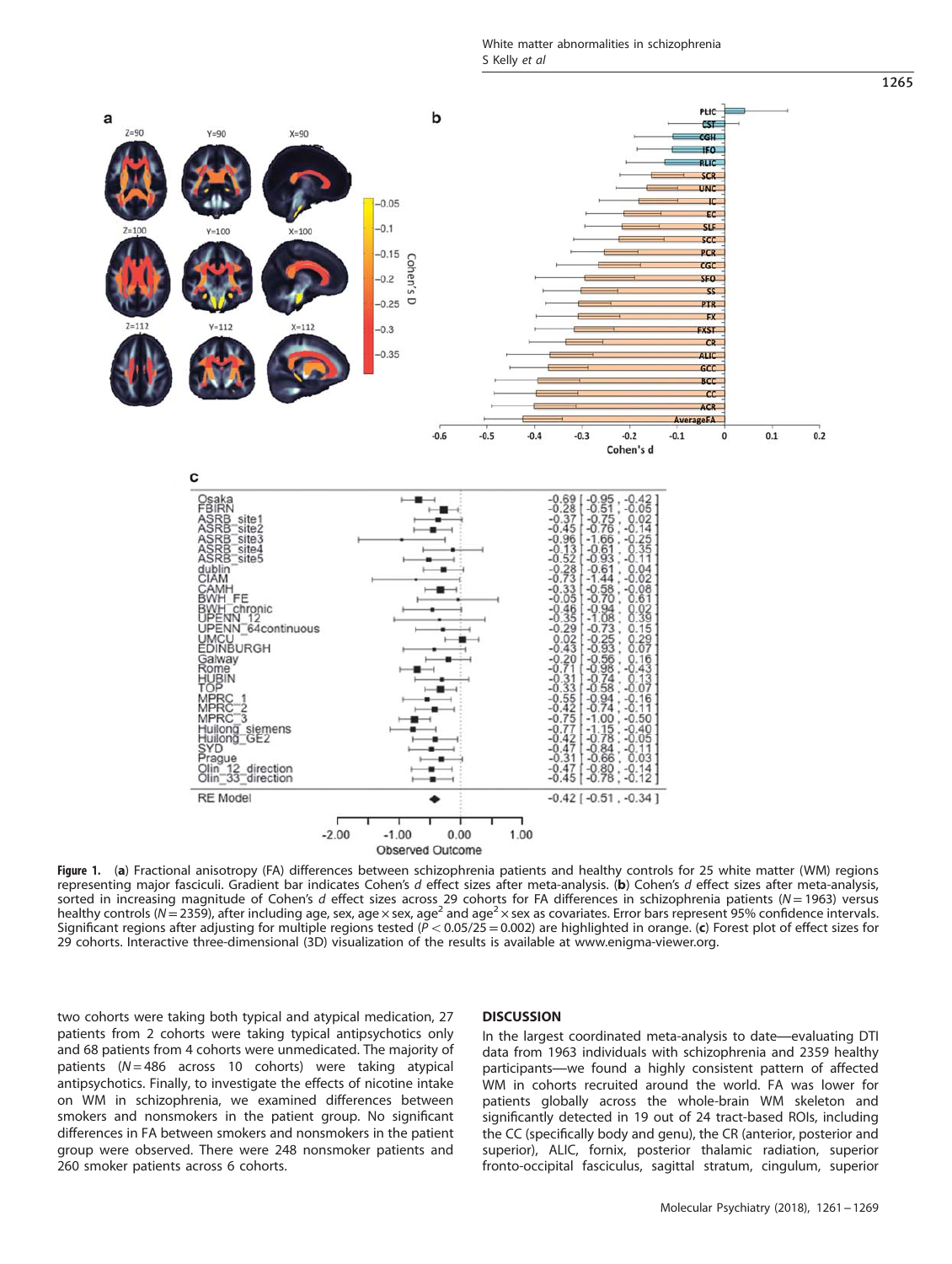White matter abnormalities in schizophrenia S Kelly et al

<span id="page-5-0"></span>

Figure 2. (a) Cohen's d effect sizes, after meta-analysis, for fractional anisotropy (FA), mean diffusivity (MD) and radial diffusivity (RD) differences in schizophrenia patients versus healthy controls, after including age, sex, age  $\times$  sex, age<sup>2</sup> and age<sup>2</sup>  $\times$  sex as covariates for the top four regions of interest (ROIs) showing the largest FA effects (average FA, body of corpus callosum (BCC), corpus callosum (CC), anterior corona radiata (ACR) and genu of corpus callosum (GCC)). Error bars represent the 95% confidence intervals. The corpus callosum, ACR and FA across the whole brain are among the measures that show most robust effects in cohorts worldwide. (b) Relationship between FA and diffusivity (mean, axial and radial) Cohen's d effect sizes after meta-analysis for differences between schizophrenia patients and healthy controls. The effect of RD is highly correlated, whereas axial diffusivity (AD) shows no correlation and low effect sizes.

| Regression $\beta$ -values, s.e. and P-values after meta-analysis for<br>Table 2.<br>FA associations with duration of illness in years including sex as a<br>covariate |         |             |         |                        |  |  |  |  |
|------------------------------------------------------------------------------------------------------------------------------------------------------------------------|---------|-------------|---------|------------------------|--|--|--|--|
| Region                                                                                                                                                                 | Z-score | β-Value     | s.e.    | P-value                |  |  |  |  |
| <b>ACR</b>                                                                                                                                                             | $-4.04$ | $-0.001013$ | 0.00054 | 0.071                  |  |  |  |  |
| <b>ALIC</b>                                                                                                                                                            | $-3.77$ | $-0.000512$ | 0.00041 | $1.66 \times 10^{-9}$  |  |  |  |  |
| Average FA                                                                                                                                                             | $-7.08$ | $-0.000476$ | 0.00024 | 0.0094                 |  |  |  |  |
| <b>BCC</b>                                                                                                                                                             | $-1.78$ | $-0.001170$ | 0.00024 | $9.33 \times 10^{-19}$ |  |  |  |  |
| CC                                                                                                                                                                     | $-3.34$ | $-0.000836$ | 0.00026 | $7.24 \times 10^{-6}$  |  |  |  |  |
| <b>CGC</b>                                                                                                                                                             | $-7.67$ | $-0.000761$ | 0.00014 | $2.5 \times 10^{-13}$  |  |  |  |  |
| <b>CGH</b>                                                                                                                                                             | $-4.58$ | 0.000101    | 0.00020 | 0.65                   |  |  |  |  |
| CR                                                                                                                                                                     | $-4.19$ | $-0.000702$ | 0.00019 | 0.12                   |  |  |  |  |
| <b>CST</b>                                                                                                                                                             | $-7.64$ | 0.000042    | 0.00013 | 0.95                   |  |  |  |  |
| EC                                                                                                                                                                     | $-6.14$ | $-0.000528$ | 0.00047 | $2.45 \times 10^{-10}$ |  |  |  |  |
| <b>FX</b>                                                                                                                                                              | $-0.72$ | $-0.002240$ | 0.00011 | 0.0003                 |  |  |  |  |
| <b>FXST</b>                                                                                                                                                            | $-1.90$ | $-0.000673$ | 0.00010 | $2.26 \times 10^{-5}$  |  |  |  |  |
| GCC                                                                                                                                                                    | $-3.42$ | $-0.001011$ | 0.00013 | 0.033                  |  |  |  |  |
| IC                                                                                                                                                                     | $-5.27$ | $-0.000348$ | 0.00045 | 0.11                   |  |  |  |  |
| <b>IFO</b>                                                                                                                                                             | $-3.77$ | $-0.000164$ | 0.00063 | 0.72                   |  |  |  |  |
| <b>PCR</b>                                                                                                                                                             | $-2.75$ | $-0.000573$ | 0.00008 | 0.0052                 |  |  |  |  |
| <b>PLIC</b>                                                                                                                                                            | $-3.60$ | $-0.000222$ | 0.00057 | 0.4                    |  |  |  |  |
| <b>PTR</b>                                                                                                                                                             | $-2.82$ | $-0.001138$ | 0.00011 | $3.03 \times 10^{-7}$  |  |  |  |  |
| <b>RLIC</b>                                                                                                                                                            | $-3.87$ | $-0.000584$ | 0.00043 | 0.024                  |  |  |  |  |
| <b>SCC</b>                                                                                                                                                             | $-5.02$ | $-0.000600$ | 0.00019 | $1.29 \times 10^{-8}$  |  |  |  |  |
| <b>SCR</b>                                                                                                                                                             | $-2.80$ | $-0.000499$ | 0.00025 | 0.24                   |  |  |  |  |
| <b>SFO</b>                                                                                                                                                             | $-3.05$ | $-0.000599$ | 0.00030 | 0.078                  |  |  |  |  |
| <b>SLF</b>                                                                                                                                                             | $-6.76$ | $-0.000600$ | 0.00012 | $2.10 \times 10^{-15}$ |  |  |  |  |
| SS                                                                                                                                                                     | $-2.37$ | $-0.000913$ | 0.00009 | $2.62 \times 10^{-24}$ |  |  |  |  |
| <b>UNC</b>                                                                                                                                                             | $-0.65$ | $-0.000871$ | 0.00028 | $5.20 \times 10^{-8}$  |  |  |  |  |

Abbreviations: ACR, anterior corona radiata; ALIC, anterior limb of internal capsule; BCC, body of corpus callosum; CC, corpus callosum; CGC, cingulum; CGH, cingulum (hippocampal portion); CR, corona radiata; CST, corticospinal tract; EC, external capsule; FA, fractional anisotropy; FX, fornix; FXST, fornix stria terminalis; GCC, genu of corpus callosum; IC, internal capsule; IFO, inferior fronto occipital fasciculus; PCR, posterior corona radiata; PLIC, posterior limb of internal capsule; PTR, posterior thalamic radiation; RLIC, retrolenticular part of IC; SCC, splenium of corpus callosum; SCR, superior corona radiata; SFO, superior fronto-occipital fasciculus; SLF, superior longitudinal fasciculus; SS, sagittal stratum; UNC, uncinate. Significant regions ( $P < 0.05/25 = 0.002$ ) are highlighted in bold.

longitudinal fasciculus, external capsule, IC and uncinate (see [Table 1\)](#page-3-0). Largest effects were observed for whole brain average FA, ACR, CC, body of corpus callosum, genu of the CC and ALIC, all showing Cohen's d magnitudes of  $>0.35$  (medium effect sizes, according to Cohen's criteria<sup>26</sup>). When controlling for global effects, none of the individual tract regions showed significant case/control associations beyond those detected globally, with the exception of increased FA in the PLIC for patients. Widespread increases in mean and radial diffusivity for patients were also observed, as well as a subtle increase in axial diffusivity of the fornix. This ranking of regions may guide and inform future studies of schizophrenia with DTI. The current sample size is also well powered to detect Cohen's d values as small as 0.10 (see Supplementary Note 4 and Supplementary Table 7). Similar magnitudes of effect were also observed in a prior coordinated meta-analysis of subcortical volumes in schizophrenia<sup>[21](#page-8-0)</sup> where effects ranged from − 0.46 to − 0.37. The uniform direction and widespread distribution of these differences may support the concept of schizophrenia as a disorder of global structural dysconnectivity. Schizophrenia as a disorder that affects WM globally is supported by recent studies of the human connectome indicating that although long-range WM connections between brain hubs are most severely disrupted in the disorder, connectivity deficits are widespread and span virtually the entire connectome[.16](#page-7-0)[,27](#page-8-0) The assumption of global (instead of localized) FA deficits in schizophrenia has also been supported by alternative analytical approaches based on systematic resampling of an original data set.<sup>1</sup>

In the context of a structural dysconnectivity hypothesis in schizophrenia, we were able to provide a more accurate estimate of WM alterations in the disorder. We analyzed data from 29 cohorts with a total sample of 4322 individuals using a common analysis pipeline we had previously developed.<sup>18–[20](#page-8-0)</sup> This allowed for a coordinated prospective meta-analysis of the data, unlike traditional meta-analyses that attempt to combine statistical results from the literature. This approach addresses, for we believe the first time, issues of low power and inconsistencies of analysis that have contributed to the heterogeneity and ambiguity in results of DTI studies in schizophrenia to date.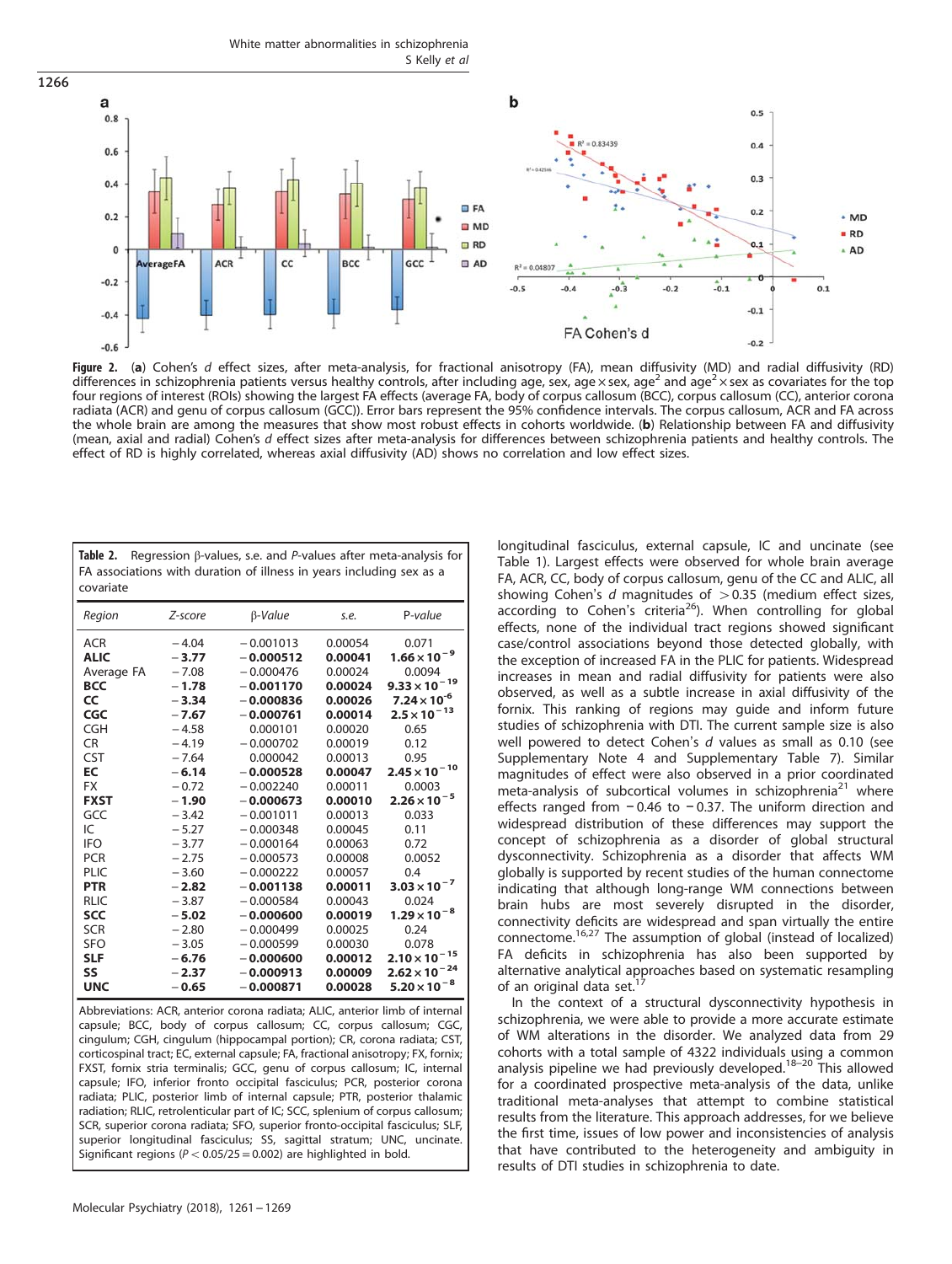Regional specificity of WM findings in schizophrenia

The most consistent findings in the schizophrenia literature until now have included aberrant interhemispheric and fronto-temporal connectivity.[5,12](#page-7-0),[13](#page-7-0) Magnetic resonance imaging studies show smaller volume of the CC and its subregions in chronic, firstepisode and high-risk individuals, suggesting that it is a stable feature of the disorder.[28](#page-8-0)–<sup>30</sup> Reduced FA of the CC was also reported in a prior retrospective meta-analysis of 15 DTI studies in schizophrenia<sup>[5](#page-7-0)</sup> and a meta-analysis of studies examining both gray and WM.[31](#page-8-0) These findings suggest that abnormal interhemispheric communication may play a role in the etiology of schizophrenia.

WM FA differences in the ALIC and ACR are consistently reported in schizophrenia.<sup>[32](#page-8-0),[33](#page-8-0)</sup> The ALIC connects the thalamus and prefrontal cortex and FA of this region has been shown to be correlated with verbal and nonverbal episodic memory in single-<br>site studies of schizophrenia.<sup>[32](#page-8-0),[33](#page-8-0)</sup> In line with prior DTI studies, we report significantly decreased FA for the ALIC and not the PLIC.<sup>[33](#page-8-0)</sup> The corona radiata contains reciprocal connections from the thalamus to the cerebral cortex and is thought to be involved in information processing. Reductions in FA of this pathway have been associated with increased severity of auditory verbal<br>hallucinations in schizophrenia.<sup>[34](#page-8-0)</sup> A medium effect was also observed for the fornix, a structure implicated in cognitive disturbances and memory function in schizophrenia.<sup>[35](#page-8-0)</sup> A subtle increase in axial diffusivity for patients was also observed in this region. The fornix is particularly vulnerable to partial volume effects, and hence WM measures in this region are<br>inconsistent.<sup>[36,37](#page-8-0)</sup> Therefore, the current findings in the fornix should be interpreted with caution. Reliability estimates for all ROIs are reported in the Supplementary Tables 8.

Although the largest effects were observed for WM tracts of frontotemporal, interhemispheric and corticothalamic regions, the current findings suggest a global mechanism for WM dysconnectivity in schizophrenia. After controlling for average and periphery FA, non-significant differences are observed for almost all ROIs, with the exception of increased FA in the PLIC for patients, suggesting that the effect for average FA of the WM skeleton is driving the difference in FA across almost all of the ROIs. Patterns of widespread FA decreases and localized FA increases have been previously found in schizophrenia, with the latter thought to be a<br>result of aberrant axonal pruning.<sup>[16,](#page-7-0)[38](#page-8-0)</sup>

Demographic and clinical correlates of WM changes in schizophrenia

No significant sex-by-diagnosis interactions were observed in the current analysis, but females had significantly larger effect sizes for lower FA overall. Post-mortem studies suggest that WM abnorm-alities are more pronounced in female patients<sup>[39,40](#page-8-0)</sup> and an in vivo DTI analysis<sup>[41](#page-8-0)</sup> reported decreased FA in the CC for female patients compared with males. The etiology of these sex differences is unclear, but the findings suggest subtle sex-dependent alterations of WM in schizophrenia.

Duration of illness was negatively correlated with FA in 10 of the 25 WM ROIs. As duration of illness is highly correlated with age, these effects are hard to separate. After covarying for age, the relationship between FA and duration of illness is no longer significant. Longitudinal analyses of first-episode, high-risk and chronic patients are needed to distinguish effects of age and duration of illness. Significant age-by-diagnosis interactions were found in the ACR and across the average FA. Unlike previous<br>findings,<sup>[42](#page-8-0)</sup> Kochunov *et al*.<sup>[43](#page-8-0)</sup> report similar age-by-diagnosis interactions in these regions, indicating that schizophrenia patients are more susceptible to faster age-related decline in FA values of WM regions that mature later in life.

Trend-wise negative relationships between positive and negative symptom severity scores and WM FA of regions of the CC, IC 1267

and thalamic radiations were also observed. WM integrity of these regions has previously been associated with severity of positive,<br>negative and cognitive symptoms.<sup>[33](#page-8-0),44–[46](#page-8-0)</sup> Parsing these measures based on the individual items of the positive and negative symptom scales may reveal more robust associations with WM FA. No significant effects of age at onset of schizophrenia or medication dosage were detected in the current study. Many cross-sectional DTI studies report no detectable correlations<br>between medication and anisotropy.<sup>[10](#page-7-0),[47](#page-8-0)</sup>

## Biological basis of WM abnormalities

This study confirms a brain-wide pattern of reduced FA and focal increased FA in schizophrenia, with the latter hypothesized to occur as a consequence of aberrant axonal pruning.[16](#page-7-0)[,38](#page-8-0) By evaluating WM on a common skeleton, we are able to focus on microstructural differences independent of gray matter volumetric abnormalities. In comparing our findings with the ENIGMA-Schizophrenia study of subcortical volumes, $21$  we note that the maximal effect sizes are similar (Cohen's  $d \sim$  − 0.4), yet in that work, effects were found to be specific to certain subcortical structures including the hippocampus, amygdala and thalamus, whereas structures of the basal ganglia, including the caudate, putamen and pallidum, showed no effect. This implies more global deficiencies in WM whereas volume differences are more localized, perhaps in part because of the effect of added comorbidities. In a proof-of-concept work, Franke et al.<sup>48</sup> were comorbidities. In a proof-of-concept work, Franke et  $al$ .<sup>4</sup> unable to find genetic overlap between schizophrenia and subcortical volumes. It is yet to be determined whether WM, which is more globally affected, may serve as a more promising endophenotype. Altered WM connectivity is postulated to play a significant role in the etiology of schizophrenia, but the mechanisms leading to altered connectivity remain unknown. Currently, hypotheses about the causative basis of this dysconnectivity are varied and include changes in oligodendrocyte and microglial function.<sup>[49](#page-8-0)</sup> As noted above, age at onset, duration of illness (covarying for age) and medication dosage did not explain a significant proportion of WM variation, suggesting that whatever the causes, their effects do not overlap exclusively with the period of clinical diagnosis and treatment. However, WM deterioration may also be a consequence of the disorder. Cropley et al.<sup>[50](#page-8-0)</sup> found that gray matter volume loss predated WM loss, with accelerated WM deterioration with age in schizophrenia, detecting significant WM differences in patients only detected after age 35. Further-more, Pasternak et al.<sup>[51](#page-8-0),[52](#page-8-0)</sup> found increased free water—a potential surrogate marker for neuroinflammation—in first-episode schizophrenia, with deterioration in free-water corrected FA in chronic schizophrenia. These results may indicate that WM abnormalities may be more pronounced and more widespread in later stages of the illness and may be predated by gray matter volume loss and inflammation in earlier stages of the illness. Future analyses of these data sets will examine available samples of high-risk, firstepisode, early and chronic schizophrenia to assess whether these WM effects are present before illness onset and whether they progress throughout the illness.

#### Study limitations

Despite being the largest of its kind, our study should be interpreted cautiously. This meta-analysis is cross-sectional and effects of age, age by diagnosis, along with durations of illness and/or medication exposure on WM microstructure may be more thoroughly investigated with a longitudinal design looking at rates of changes in the microstructural properties. The ENIGMA-DTI protocol has been validated for longitudinal analyses,<sup>[53](#page-8-0)</sup> but follow-up assessments of patients with diffusion imaging are limited within the ENIGMA-Schizophrenia Working group cohorts.

This current study is the first to show that effect sizes from harmonized DTI analyses may be pooled to detect reliable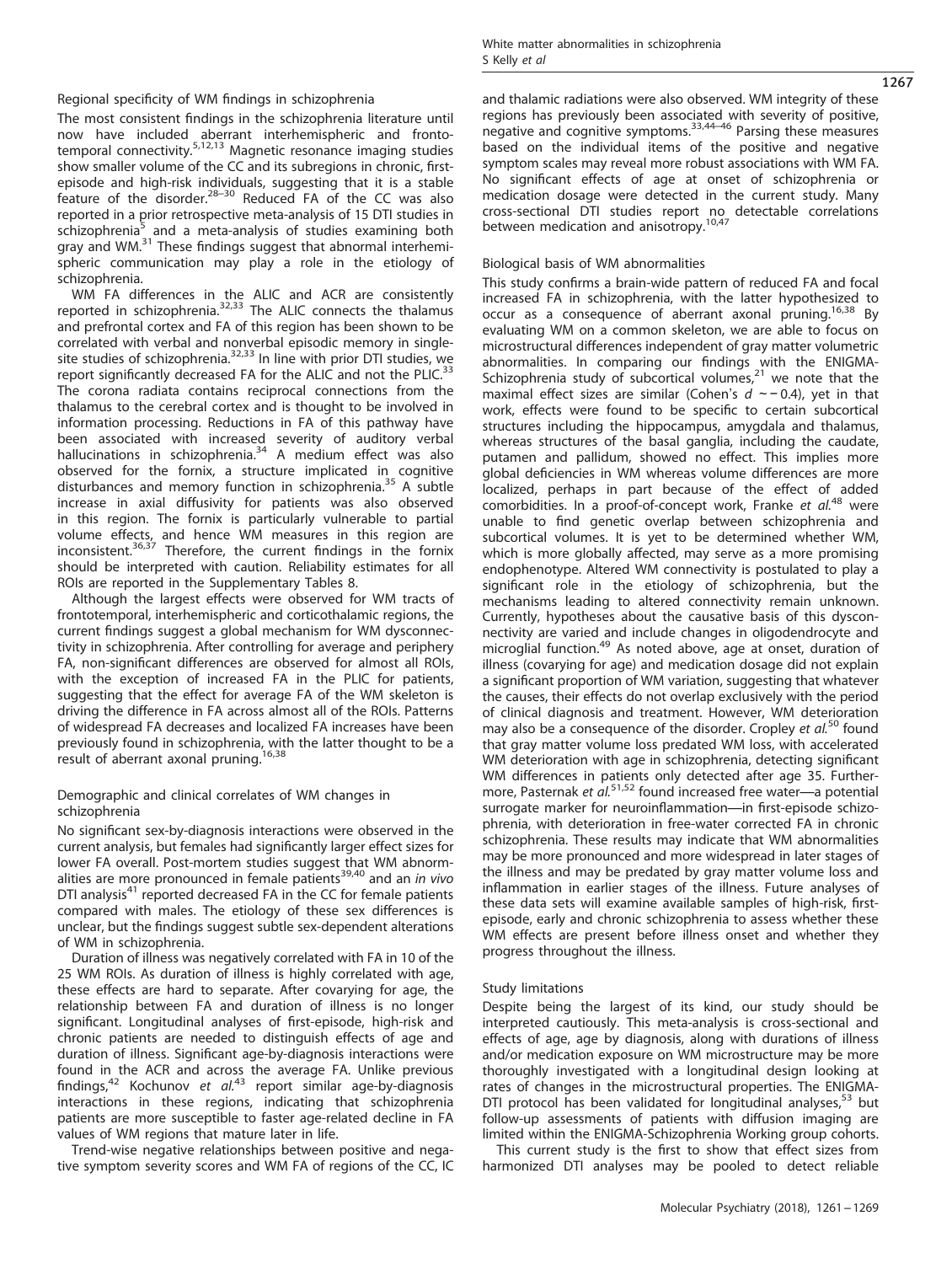#### <span id="page-7-0"></span>1268

microstructural differences in patients from around the world. Future analyses aimed at harmonizing additional covariates across the ENIGMA groups may help tease apart effects. For example, accounting for genetic and environmental factors associated with schizophrenia, including general health conditions, lifestyle, additional recreational drugs or medications, trauma and stress, may add to a deepened understanding of the WM differences seen in this study.

In general, larger effects were observed in the larger ROIs containing a greater number of voxels, including the CC, and we found a medium but nonsignificant correlation between effect size and the square root of the number of voxels (sqrt(N)) in each ROI (see Supplementary Note 7). This is an issue that should be taken into consideration when interpreting regions where significant effects were not observed. As well as ROI size, we also investigated whether the number of gradient directions significantly affected Cohen's d measures by splitting the cohorts into high direction  $(>30$  directions) and low direction  $(<$ 30 directions) groups. We found no significant differences in Cohen's d measures between these groups (Supplementary Figure 9).

Lower FA in coherent fiber bundles may reflect abnormal fiber coherence or packing, or aberrations of axonal integrity and/or myelination. Although more detailed histopathological validations are needed, analyses of other diffusivity measures may help interpret the underlying microstructural abnormalities. Here we found widespread increased MD and RD in patients compared with controls, as well as increased AD in the fornix. This suggests that the observation of lower FA may be driven mainly by aberrant myelination across most ROIs, with axonal density reduction in the fornix, although these imaging-based estimates do not fully capture the underlying microscopic cellular processes to confirm this.<sup>[49](#page-8-0)</sup>

Finally, tract-based spatial statistics (TBSS) is a widely used method for voxel-based analysis of WM that addresses issues associated with smoothing and misalignment in DTI group analysis.<sup>54</sup> However, the method has some limitations. TBSS reduces WM tracts into a skeleton, delineating the center of the tracts and projecting onto it only the highest value FA along the projection that results in loss of information<sup>[55](#page-8-0)</sup> and potential artifacts,<sup>[56](#page-8-0)</sup> often a result of misregistration. For example, as with any population study that spatially normalizes brain images, misalignment can occur; for TBSS however, this can be a particular<br>problem in the separation of adjacent WM tracts.<sup>[57](#page-8-0)</sup> Smaller tracts, such as the fornix, are more susceptible to misalignment. Approaches for retrospective multisite analysis of DTI are extremely limited, yet we, as ENIGMA-DTI, have conducted several test–retest and reliability analyses to ensure reproducibility of measures and effects using this TBSS approach.<sup>[53](#page-8-0)</sup> Although the regional analysis conducted here using TBSS is not able to capture all information regarding brain microstructure, the results from this work confirm the importance of WM alterations and global dysconnectivity. This will enable more in-depth studies, including voxelwise rather than ROI-based analyses and motivate the harmonization of tractography-based approaches. We hope this work shows the importance of pooling diffusion magnetic resonance imaging for large-scale studies and motivates additional methodological approaches for such multisite work, including harmonizing connectomic analyses and further evaluating tractbased measures, such as tract density and cortical connections.

# **CONCLUSIONS**

This study shows robust and widespread WM changes across multiple regions of interest for schizophrenia patients. Global microstructural alterations, corresponding to previously reported gray matter disruptions, $31$  provide further evidence that schizophrenia may be, in part, a disorder of global brain structural connectivity. The present study is the largest analysis of WM differences in schizophrenia to date, and the first to use harmonized protocols, allowing for more accurate estimates of effect size. The reported effect sizes also provide important information for power estimates in schizophrenia imaging studies. Our consortium is currently applying these methods across multiple samples of other psychiatric disorders, including major depression, bipolar disorder and obsessive compulsive disorder, that will eventually allow for a large-scale cross-disorder comparison of disease effects on WM (for an overview of ongoing projects in ENIGMA, see [http://enigma.usc.edu\)](http://enigma.usc.edu). Comparing WM effects will no doubt shed further light on similarities and differences in the pathophysiology of these disorders.

## CONFLICT OF INTEREST

CSW is on an advisory board for Lundbeck, Australia Pty Ltd and in collaboration with Astellas Pharma Inc., Japan (no conflict of interest). The remaining authors declare no conflict of interest.

## ACKNOWLEDGMENTS

Acknowledgments, funding sources, conflict of interest and author contributions can be found in Supplementary Note 8. GD's research is generously supported by the European Research Council (grant no. 677467). CSW is funded by the NSW Ministry of Health, Office of Health and Medical Research. CSW is a recipient of a National Health and Medical Research Council (Australia) Principal Research Fellowship (PRF) (#1117079).

## **REFERENCES**

- 1 Wittchen HU, Jacobi F, Rehm J, Gustavsson A, Svensson M, Jönsson B et al. The size and burden of mental disorders and other disorders of the brain in Europe 2010. Eur Neuropsychopharmacol 2011; 21: 655–679.
- 2 Friston KJ. Dysfunctional connectivity in schizophrenia. World Psychiatry 2002; 1: 66–71.
- 3 Kanaan RAA, Kim J-SS, Kaufmann WE, Pearlson GD, Barker GJ, McGuire PK. Diffusion tensor imaging in schizophrenia. Biol Psychiatry 2005; 58: 921–929.
- 4 Konrad A, Winterer G. Disturbed structural connectivity in schizophrenia primary factor in pathology or epiphenomenon? Schizophr Bull 2008; 34: 72–92.
- 5 Ellison-Wright I, Bullmore E. Meta-analysis of diffusion tensor imaging studies in schizophrenia. Schizophr Res 2009; 108: 3–10.
- 6 Hakak Y, Walker JR, Li C, Wong WH, Davis KL, Buxbaum JD et al. Genome-wide expression analysis reveals dysregulation of myelination-related genes in chronic schizophrenia. Proc Natl Acad Sci USA 2001; 98: 4746–4751.
- Davis KL, Stewart DG, Friedman JI, Buchsbaum M, Harvey PD, Hof PR et al. White matter changes in schizophrenia: evidence for myelin-related dysfunction. Arch Gen Psychiatry 2003; 60: 443–456.
- 8 Bohlken MM, Brouwer RM, Mandl RCC, Kahn RSS, Hulshoff Pol HE. Genetic variation in schizophrenia liability is shared with intellectual ability and brain structure. Schizophr Bull 2016; 42: 1167–1175.
- 9 Kubicki M, Shenton ME. Diffusion tensor imaging findings and their implications in schizophrenia. Curr Opin Psychiatry 2014; 27: 179–184.
- 10 Samartzis L, Dima D, Fusar-Poli P, Kyriakopoulos M. White matter alterations in early stages of schizophrenia: a systematic review of diffusion tensor imaging studies. J Neuroimaging 2014; 24: 101–110.
- 11 Wheeler AL, Voineskos AN. A review of structural neuroimaging in schizophrenia: from connectivity to connectomics. Front Hum Neurosci 2014; 8: 653.
- 12 Pettersson-Yeo W, Allen P, Benetti S, McGuire P, Mechelli A. Dysconnectivity in schizophrenia: where are we now? Neurosci Biobehav Rev 2011; 35: 1110–1124.
- 13 Kubicki M, McCarley R, Westin C-F, Park H-J, Maier S, Kikinis R et al. A review of diffusion tensor imaging studies in schizophrenia. J Psychiatr Res 2005; 41: 15–30.
- 14 Zalesky A, Fornito A, Seal M, Cocchi L, Westin C-F, Bullmore E et al. Disrupted axonal fiber connectivity in schizophrenia. Biol Psychiatry 2011; 69: 80–89.
- 15 Hubl D, Koenig T, Strik W, Federspiel A, Kreis R, Boesch C et al. Pathways that make voices: white matter changes in auditory hallucinations. Arch Gen Psychiatry 2004; 61: 658–668.
- 16 Klauser P, Baker S, Cropley V, Bousman C, Fornito A, Cocchi L et al. White matter disruptions in schizophrenia are spatially widespread and topologically converge on brain network hubs. Schizophr Bull 2016; 43: 425–435.